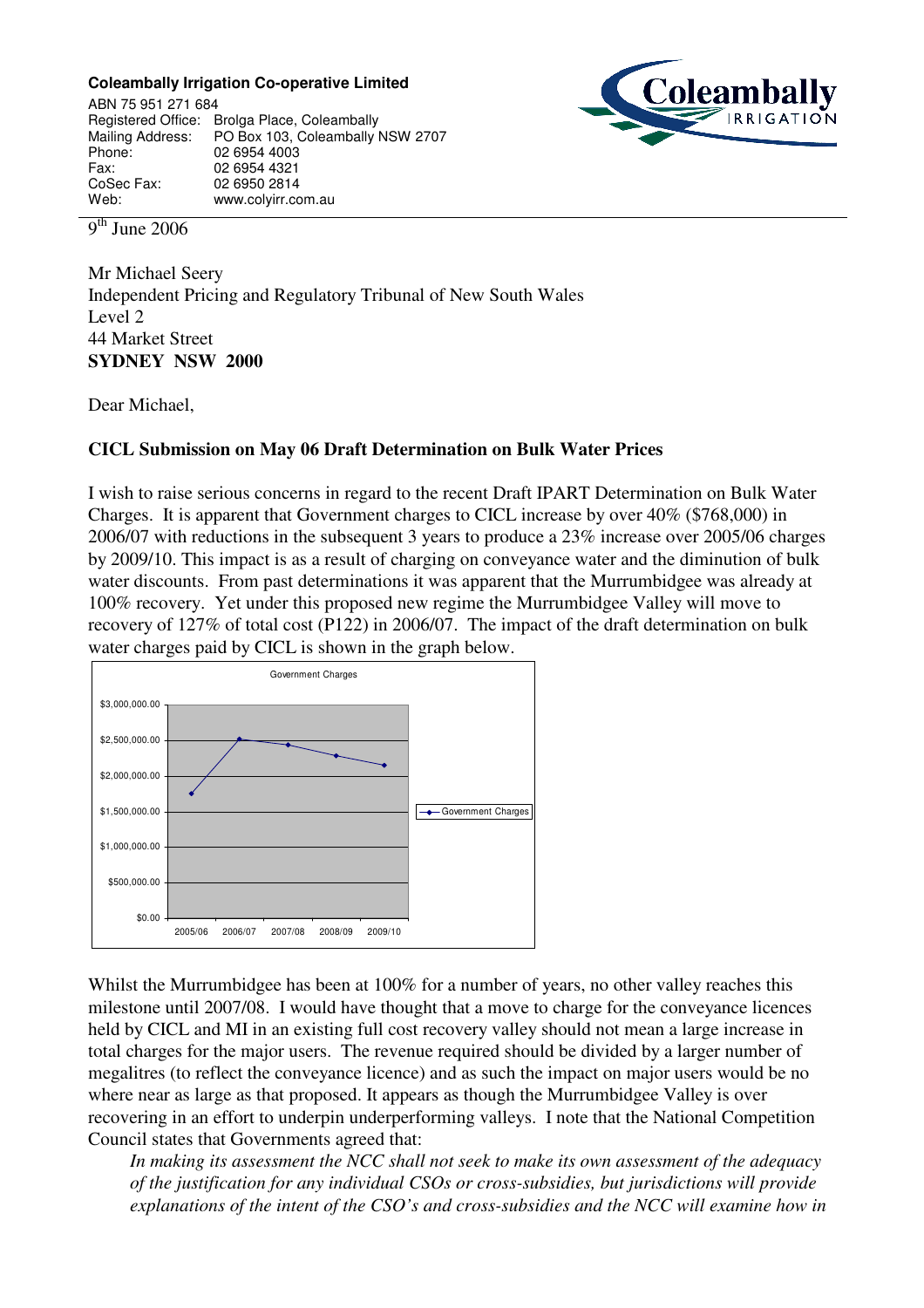

*totality they do not undermine the overall policy objectives of the strategic framework for the efficient and sustainable reform of the Australian water industry.*

**Could you please provide clarification as to IPART's role in providing a transparency around cross-subsidies between valleys, and if the Murrumbidgee Valley is being used as a revenue shortfall adjustment mechanism as discussed on page 17 to address revenue risk to both State Water and DNR.**

There appears large increases in DNR charges. DNR argues that this to some extent is purported to be as a result of commitment to the National Water Initiative. I understand that IPART in determining the DNR charges has looked at historical costs.

**Could you please advise as to the justification of the cost increases given the most recent call for redundancies within DNR and the large reduction in staffing numbers over historical staffing levels.**

I note that the bulk discount that IPART has recognised in regard to DNR entitlement charges is phased out by 2009/10.

**Could you please advise as to IPART's knowledge of the phasing out of data capture and reporting required to be provided to DNR that reflects a reduction in the service level provided by CICL to DNR consistent with the phasing out of the Bulk Discount.** CICL certainly does not believe it incurs DNR costs, or receives a service anywhere near the value of \$600,000/annum.

IPART indicates that in reaching its draft determination that it has considered the impact on customers. I trust you agree that an increase of over 40% in charges could only be charged by a monopoly provider – a role in which IPART is to protect consumers. In terms of the ABARE survey as discussed on page 125 of the Draft Report, there is a mixing of economic indicators i.e. *published gross margin budgets* and profitability. I would like to flag the disparate views between the Productivity Commission and ABARE with extracts of a Commission report below.

*….when debate or queries arise about the validity of the gross margin (GM) in decision analysis, then the GM is not the correct technique. Almost always, in such cases, what is needed is partial and whole farm budgeting, not simple GM analysis. Often GMs are asked to do far more than they were intended for or are equipped to do. Widespread misuse of the GM concept and technique has lead in some quarters to the gross margin earning the unflattering title 'the*  $\it gross$  illusion'...(Productivity Commission -Douglas R., Dwyer G., and Peterson D., Activity gross margins and water reform)

Profitability is an economic indicator in which I have some faith. To this end I trust IPART has sourced the DPI data that examines the link between farm gate profitability and general security water allocation. In considering this, IPART should be cognizant of the impact of *Snowy Hydro Deals* in skewing, or to some extent masking the impacts of low water allocations. At some point *Snowy* water that has been borrowed needs to be paid back. The capacity of customers to absorb price rises has been dangerously misread by ABARE – particularly during this extended period of drought and low water allocations.